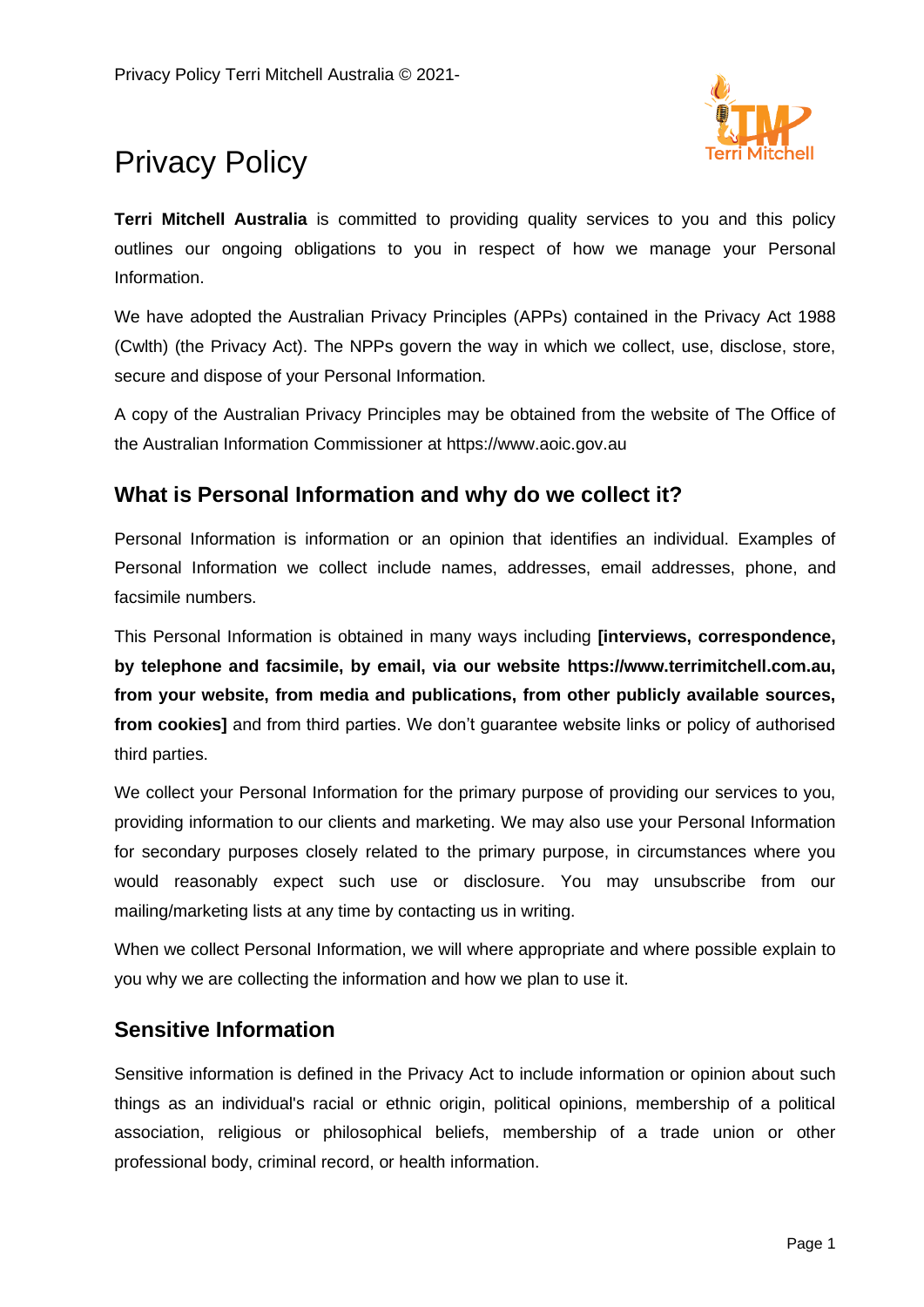Privacy Policy Terri Mitchell Australia © 2021-

Sensitive information will be used by us only:

- For the primary purpose for which it was obtained
- For a secondary purpose that is directly related to the primary purpose
- With your consent; or where required or authorised by law.

# **Third Parties**

Where reasonable and practicable to do so, we will collect your Personal Information only from you. However, in some circumstances we may be provided with information by third parties. In such a case we will take reasonable steps to ensure that you are made aware of the information provided to us by the third party.

## **Disclosure of Personal Information**

Your Personal Information may be disclosed in several circumstances including the following:

- Third parties where you consent to the use or disclosure; and
- Where required or authorised by law.

#### **Security of Personal Information**

Your Personal Information is stored in a manner that reasonably protects it from misuse and loss and from unauthorized access, modification, or disclosure.

When your Personal Information is no longer needed for the purpose for which it was obtained, we will take reasonable steps to destroy or permanently de-identify your Personal Information. However, most of the Personal Information is or will be stored in client files which will be kept by us for a minimum of seven (7) years.

## **Access to your Personal Information**

You may access the Personal Information we hold about you and to update and/or correct it, subject to certain exceptions. If you wish to access your Personal Information, please contact us in writing.

**Terri Mitchell Australia** will not charge any fee for your access request but may charge an administrative fee for providing a copy of your Personal Information.

To protect your Personal Information, we may require identification from you before releasing the requested information.